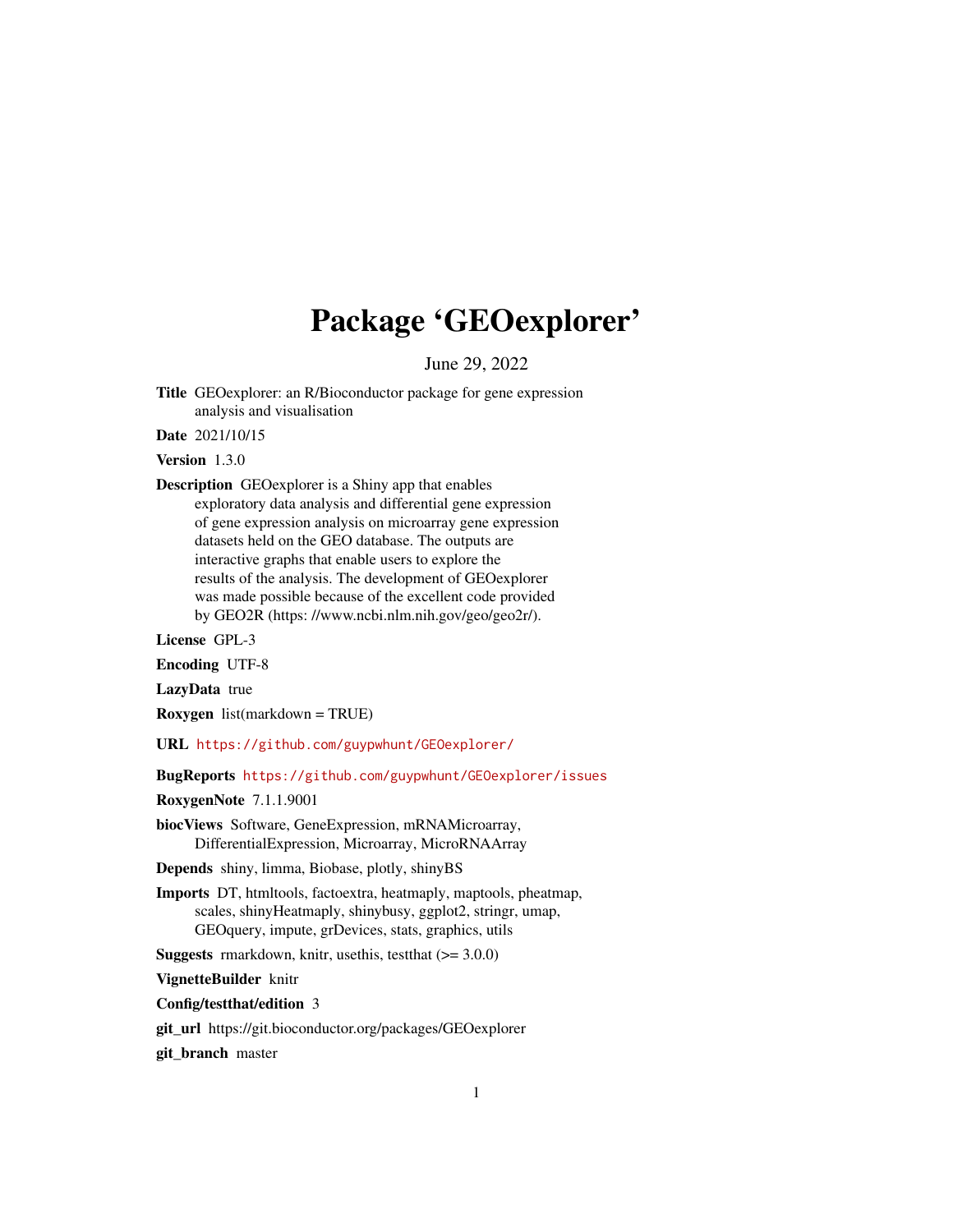$2$  loadApp and the contract of the contract of the contract of the contract of the contract of the contract of the contract of the contract of the contract of the contract of the contract of the contract of the contract

git\_last\_commit edefa0c

git\_last\_commit\_date 2022-04-26

Date/Publication 2022-06-29

Author Guy Hunt [aut, cre] (<<https://orcid.org/0000-0002-5217-2678>>), Rafael Henkin [ctb, ths] (<<https://orcid.org/0000-0002-5511-5230>>), Fabrizio Smeraldi [ctb, ths] (<<https://orcid.org/0000-0002-0057-8940>>), Michael Barnes [ctb, ths] (<<https://orcid.org/0000-0001-9097-7381>>)

Maintainer Guy Hunt <guypwhunt1992@gmail.com>

### R topics documented:

| Index |  |
|-------|--|

loadApp *A Function to Load the GEOexplorer Shiny App*

#### Description

This function loads the GEOexplorer Shiny App. The GEOexplorer Shiny App extends GEO2R's functionalities by enabling a richer set of analysis and graphics to be performed/generated from the gene expression data.

#### Usage

loadApp()

#### Value

Large Shiny App

#### Author(s)

Guy Hunt

#### Examples

app <- loadApp()

<span id="page-1-0"></span>